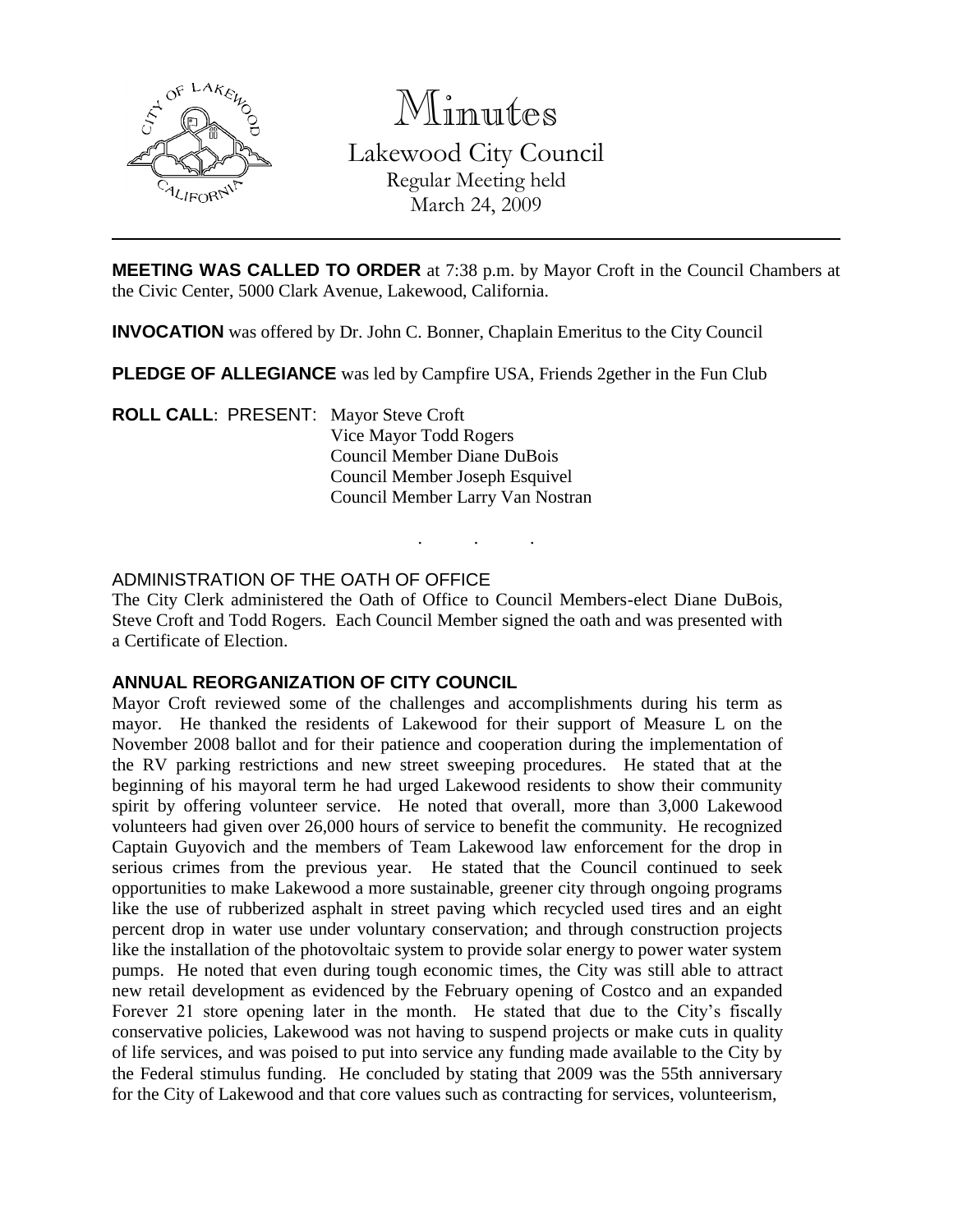# **ANNUAL REORGANIZATION OF CITY COUNCIL** - Continued

conservative fiscal policies, and a focus on families and youth continue to make Lakewood the remarkable city it is today. Mayor Croft offered a special thank you to his wife, Tess, his daughter, Ana, and the other family members in the audience.

### ELECTION OF MAYOR AND VICE MAYOR

Mayor Croft announced that nominations would be taken for the office of Mayor for 2009-2010.

Mayor Croft stated he was pleased to nominate Todd Rogers to serve as Mayor for the coming year. He further stated that Council Member Rogers, beginning his third term on the City Council, had a unique perspective on governing based on his experience in teaching and law enforcement. He also noted that as founder and co-chairman of the Lakewood Education Foundation, Council Member Rogers had helped establish the grant program for Lakewood teachers, benefitting students in Lakewood schools.

MAYOR CROFT MOVED TO NOMINATE TODD ROGERS TO SERVE AS MAYOR. THERE BEING NO OBJECTION, TODD ROGERS WAS DECLARED MAYOR BY ACCLAMATION.

Mayor Rogers presented outgoing Mayor Croft with a plaque and scrapbook commemorating his year of service as Mayor.

Mayor Rogers offered some comments on the year to come, stating his appreciation for colleagues who shared the same goals and values, and were willing to work together for the benefit of the community. He stated that we would continue to work with Team Lakewood law enforcement personnel to improvement safety at the neighborhood level. The Criminal Nuisance Abatement Team would work hard to prevent neighborhood blight, especially targeting abandoned, bank-owned properties. He stated that he wanted residents to feel confident about the future and to know Lakewood as a safe, fiscally sound, family-oriented, and well-managed place to live. He further stated that in a tough economic time when there was so much bad news, he wanted to highlight stories about the achievements of Lakewood people and the good and generous things going on in the community. He concluded by stating the City Council would continue to work on infrastructure improvements, offer quality recreation programs, strive to be a greener and more sustainable city, protect drinking water, emphasize economic development and shopping locally, and to focus on person-toperson community building through programs like the Lakewood Education Foundation. He introduced his wife, Sally, sons, Scott and Brett, and other family members and supporters in the audience.

Mayor Rogers announced that nominations were open for the office of Vice Mayor.

Council Member Van Nostran stated he would be pleased to nominate Council Member Joseph Esquivel to serve as Vice Mayor. He stated that as a 45-year resident of Lakewood with 18 years of service on the City Council and years of volunteer service to the community as a volunteer coach and Chairman for Project Shepherd, Council Member Esquivel was well qualified.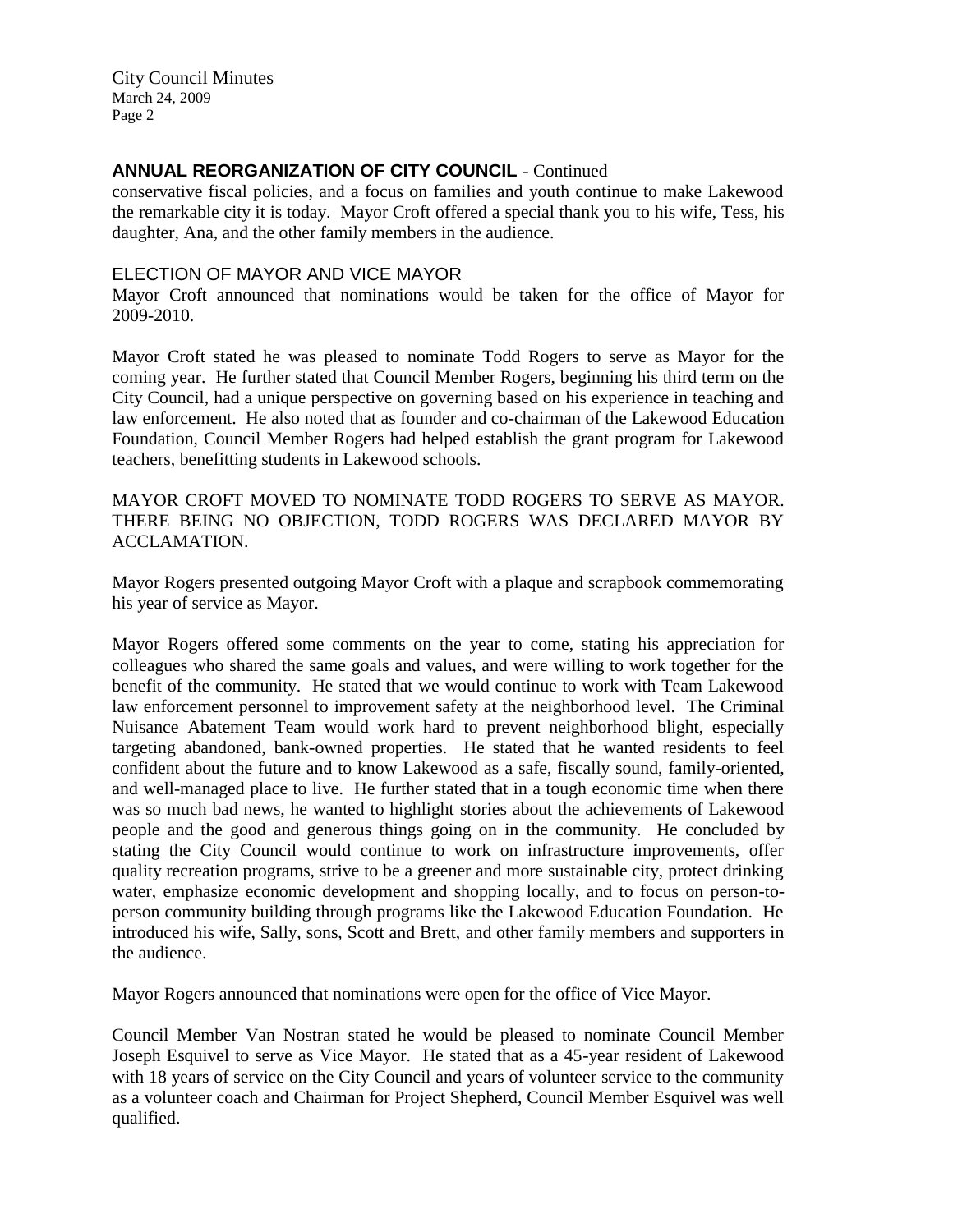### ELECTION OF MAYOR AND VICE MAYOR - Continued

COUNCIL MEMBER VAN NOSTRAN MOVED TO NOMINATE JOSEPH ESQUIVEL TO SERVE AS VICE MAYOR. THERE BEING NO OBJECTION, JOSEPH ESQUIVEL WAS DECLARED VICE MAYOR BY ACCLAMATION.

### **ROUTINE ITEMS:**

COUNCIL MEMBER CROFT MOVED AND COUNCIL MEMBER DUBOIS SECONDED TO APPROVE ROUTINE ITEMS 1 THROUGH 17.

- RI-1 Approval of Minutes of the Meetings held January 27, February 24, and March 10, 2009
- RI-2 Approval of Personnel Transactions
- RI-3 Approval of Registers of Demands
- RI-4 Approval of Meeting Reports and Authorizations Pursuant to AB1234
- RI-5 Approval of Radar Equipment Purchase
- RI-6 Approval of Tolling Agreement with County of Los Angeles and California Contract Cities for Liability Trust Fund
- RI-7 Acceptance of Notice of Completion for Public Works Project No. 08-6; Centre Walk-In Refrigerator/Freezer Replacement Project
- RI-8 Approval of Report of Monthly Investment Transactions
- RI-9 Approval of Cost Allocation and Master Fee Schedule
- RI-10 Approval of Sheriff's Station Lease
- RI-11 RESOLUTION NO. 2009-6; A RESOLUTION OF THE CITY COUNCIL OF THE CITY OF LAKEWOOD, ESTABLISHING RULES, REGULATIONS AND CHARGES GOVERNING WATER CONSERVATION AND REPEALING PRIOR ACTIONS
- RI-12 Approval of Appropriation for Gateway Cities COG SB375 Initial Strategy Assessment
- RI-13 RESOLUTION NO. 2009-5; A RESOLUTION OF THE CITY COUNCIL OF THE CITY OF LAKEWOOD RESCINDING RESOLUTIONS ESTABLISHING PHYSICALLY HANDICAPPED PERSONS DESIGNATED PARKING SPACES WITHIN THE CITY OF LAKEWOOD
- RI-14 Acceptance of Willdan Proposal for Design Services on Centralia Street Rehab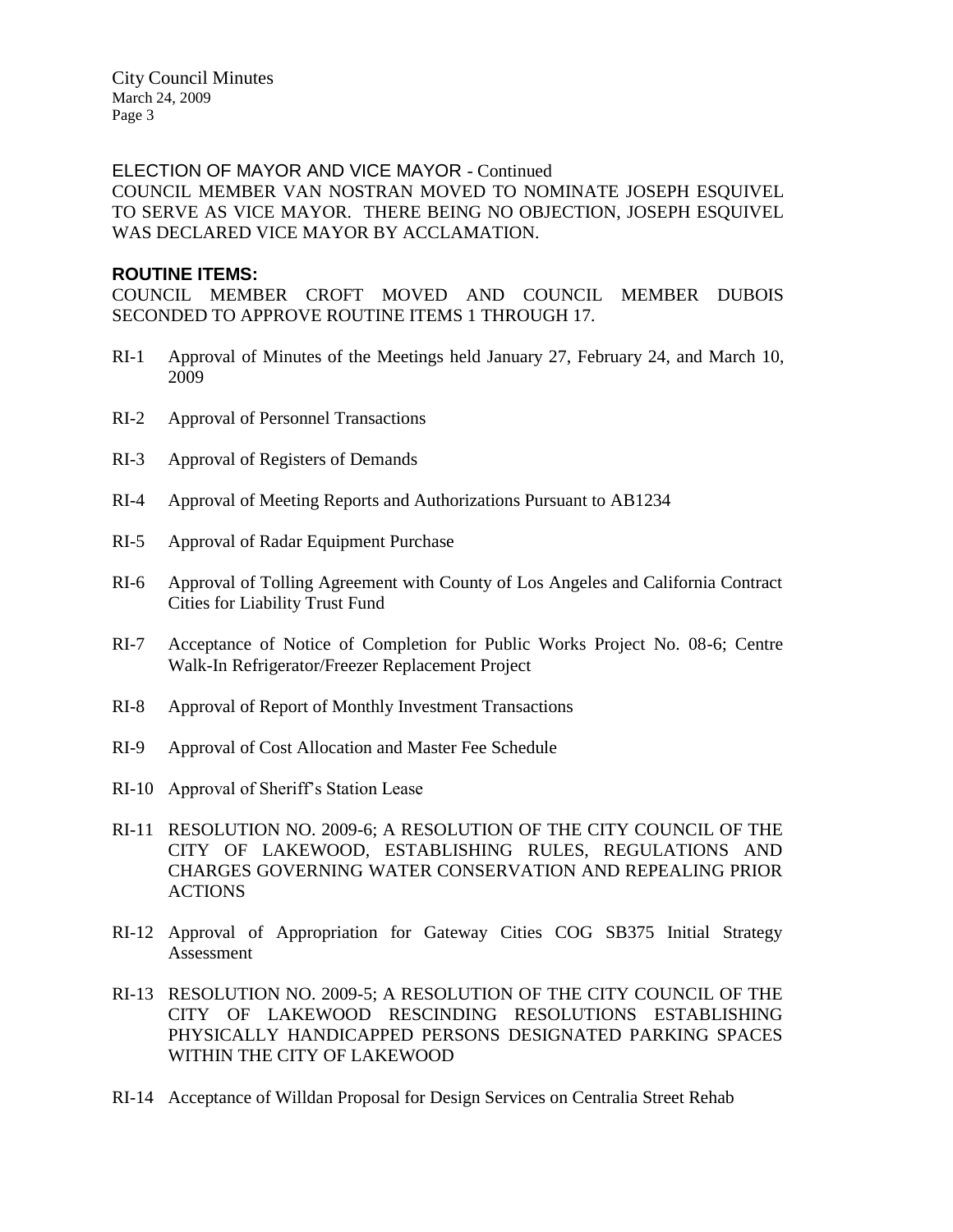#### **ROUTINE ITEMS:** Continued

RI-15 Authorization to Issue Prop. 218 Notice on Water Rates

- RI-16 Approval of Release of Improvement Security for Tract 62736, 11124 Del Amo Boulevard
- RI-17 Approval of Agreement for Demolition of Improvements on Redevelopment Agency Acquired Properties

UPON ROLL CALL VOTE, THE MOTION WAS APPROVED:

AYES: COUNCIL MEMBERS: Van Nostran, DuBois, Croft, Esquivel and Rogers NAYS: COUNCIL MEMBERS: None

# **1.1 • 2009 GENERAL PLAN ANNUAL PROGRESS REPORT**

Community Development Director Jack Gonsalves gave a brief report based on the memo in the agenda and stated local planning agencies were required by law to submit an annual progress report on the status of the General Plan and progress in its implementation. It was the recommendation of Planning and Environment Commission that the City Council receive and file the 2008 Annual Progress Report and direct staff to submit it to the Governor's Office of Planning and Research and the State Department of Housing and Community Development.

. . .

Mayor Rogers opened the public hearing at 8:20 p.m. and called for anyone in the audience wishing to address the City Council on this matter. There was no response.

COUNCIL MEMBER VAN NOSTRAN MOVED AND COUNCIL MEMBER DUBOIS SECONDED TO APPROVE THE COMMISSION'S RECOMMENDATION. UPON ROLL CALL VOTE, THE MOTION WAS APPROVED:

AYES: COUNCIL MEMBERS: Van Nostran, DuBois, Croft, Esquivel and Rogers NAYS: COUNCIL MEMBERS: None

#### **1.2 • SUBMITTAL FOR JUSTICE ASSISTANCE GRANT PROGRAM FUNDING**

. . .

Assistant City Manager Sandi Ruyle made a presentation based on the memo in the agenda and reported that \$195,728 had been allocated to the City of Lakewood through the Justice Assistance Grant Program. Eligible uses of the funding, to assist in local law enforcement, included new training, personnel or equipment. Proposed uses for Lakewood included adding an additional Special Assignment Officer, training for PAVE Program deputies, and new officer safety equipment. It was the recommendation of staff that the City Council approve the submittal of the grant application, open a public comment period and accept comments until April 24, 2009, and authorize the Director of Administrative Services to appropriate \$195,728 when the grant has been awarded.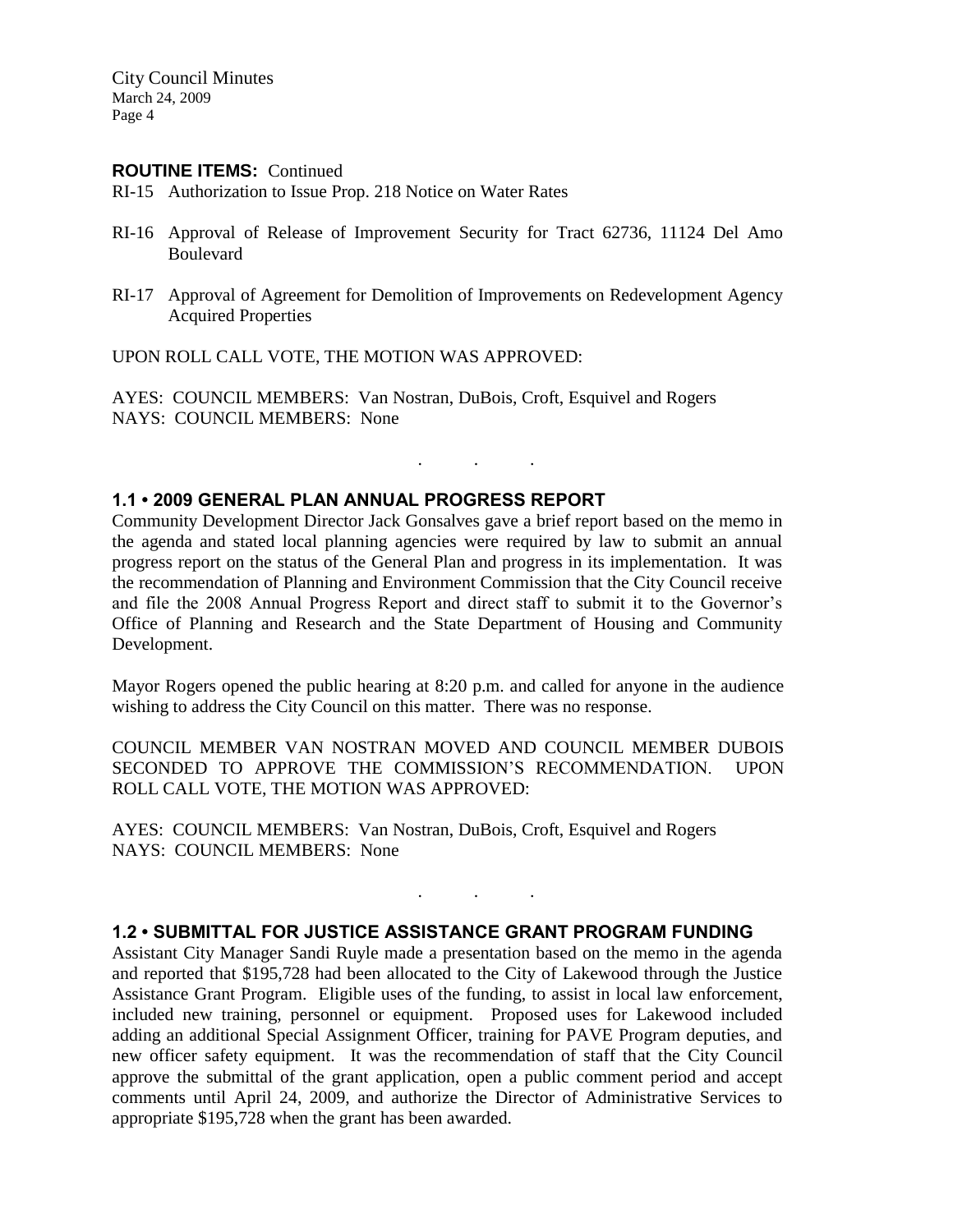### **1.2 • JUSTICE ASSISTANCE GRANT PROGRAM FUNDING** - Continued

Mayor Rogers opened the public hearing at 8:25 p.m. and called for anyone in the audience wishing to address the City Council on this matter. There was no response.

COUNCIL MEMBER VAN NOSTRAN MOVED AND COUNCIL MEMBER CROFT SECONDED TO APPROVE STAFF'S RECOMMENDATION. UPON ROLL CALL VOTE, THE MOTION WAS APPROVED:

AYES: COUNCIL MEMBERS: Van Nostran, DuBois, Croft, Esquivel and Rogers NAYS: COUNCIL MEMBERS: None

#### **2.1 • ADOPTION OF SIGNATURE RESOLUTIONS**

Mayor Rogers stated that the proposed resolutions were necessary to implement the reorganization of the City Council.

. . .

RESOLUTION NO. 2009-7; A RESOLUTION OF THE CITY COUNCIL OF THE CITY OF LAKEWOOD AUTHORIZING THE CITY TREASURER TO DEPOSIT FUNDS FOR SAFEKEEPING AND INVESTMENT AND AUTHORIZING WITHDRAWAL OF FUNDS FROM DEPOSITORIES

RESOLUTION NO. 2009-8; A RESOLUTION OF THE CITY COUNCIL OF THE CITY OF LAKEWOOD AUTHORIZING THE USE OF THE MANUAL, FACSIMILE AND/OR ELECTRONIC SIGNATURE OF TODD ROGERS, MAYOR, IN THE EXECUTION OF PUBLIC SECURITIES AND INSTRUMENTS OF PAYMENT

RESOLUTION NO. 2009-9; A RESOLUTION OF THE CITY COUNCIL OF THE CITY OF LAKEWOOD AUTHORIZING THE USE OF THE MANUAL, FACSIMILE AND/OR ELECTRONIC SIGNATURE OF JOSEPH ESQUIVEL, MAYOR PRO TEM, IN THE EXECUTION OF PUBLIC SECURITIES AND INSTRUMENTS OF PAYMENT

COUNCIL MEMBER DUBOIS MOVED AND COUNCIL MEMBER CROFT SECONDED TO ADOPT RESOLUTIONS NO. 2009-7 THROUGH NO. 2009-9. UPON ROLL CALL VOTE, THE MOTION WAS APPROVED:

AYES: COUNCIL MEMBERS: Van Nostran, DuBois, Croft, Esquivel and Rogers NAYS: COUNCIL MEMBERS: None

At 8:26 p.m., the Regular Meeting of the City Council was recessed for the Meeting of the Lakewood Redevelopment Agency. At 8:27 p.m., the City Council Meeting was reconvened.

. . .

. . .